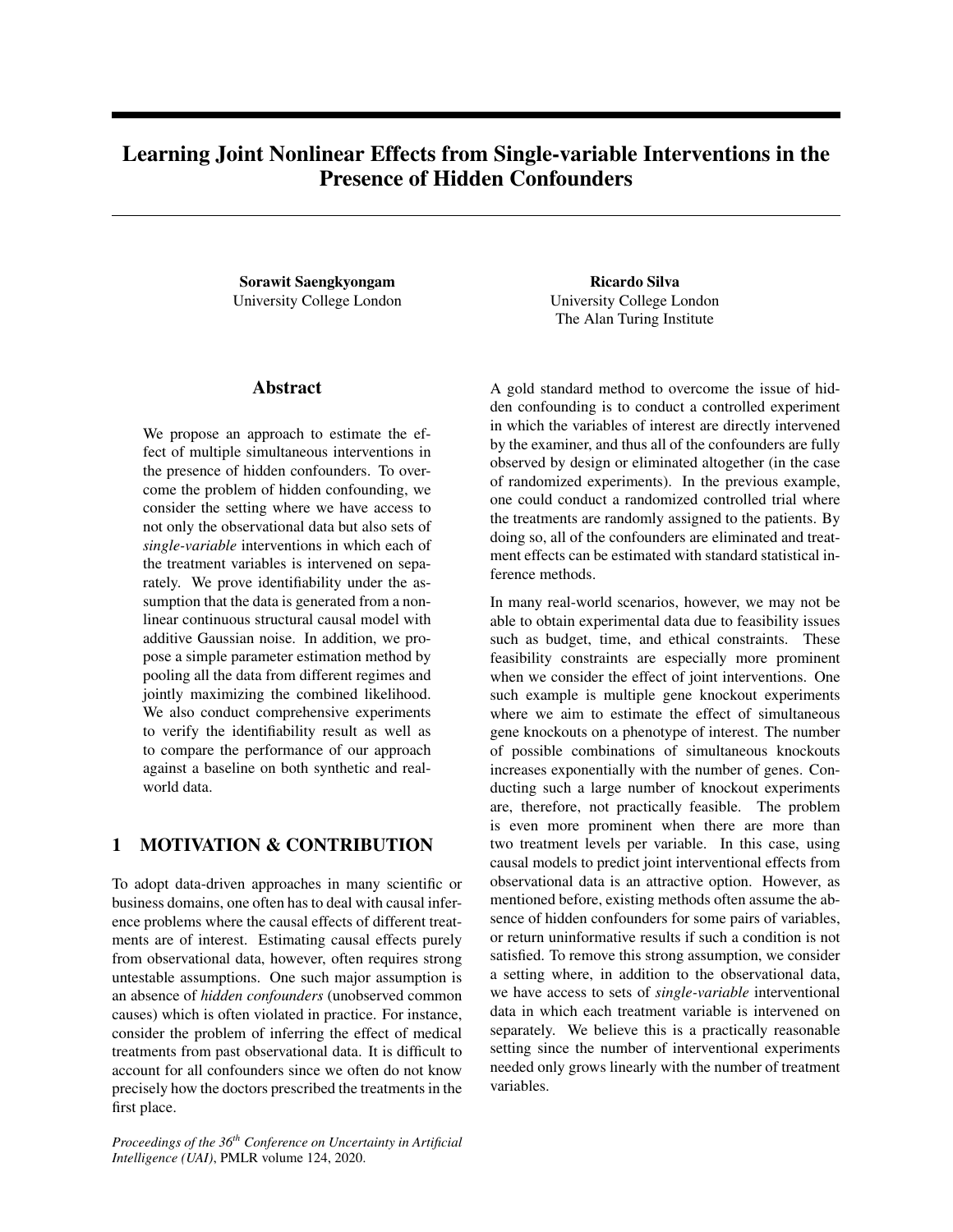Example 1. To illustrate the setting of our problem, we consider the following hypothetical example with two treatment variables. A biologist seeks to predict a phenotypic response  $(Y)$  to simultaneous perturbations of genes  $X_1$  and  $X_2$ , where all measurements are continuous. Because of some practical constraints, the biologist can only obtain data generated from single-gene perturbation experiments in addition to the observational data. In other words, the biologist is given observational data where  $Y, X_1, X_2$  are distributed according to the natural regime, and two sets of interventional data where  $X_1$ and  $X_2$ , are being perturbed separately, at different levels. The goal is to predict the effect of joint interventions at combined levels of genes  $X_1$  and  $X_2$  on the phenotype  $Y$ . Figure [1](#page-1-0) depicts a graphical representation of this simplified example.

Contribution: In this work, we consider a problem of learning joint interventional effects in the presence of hidden confounders from a combination of observational data and *single-variable* interventions. We first show that, without any restrictions on the underlying structural equations, the effect of joint interventions is not identifiable. However, by introducing some reasonably weak assumptions, namely additive noise models, the effect is then identifiable. Furthermore, we introduce an inference algorithm to learn the parameters of the proposed model by pooling data across different regimes and jointly maximizing the combined likelihood. Our result provides the means to dramatically reduce the number of interventional experiments needed to estimate the effect of joint interventions compared to a blackbox model.

### 2 BACKGROUND & RELATED WORK

#### 2.1 BACKGROUND

Structural Causal Models: Our work relies on the structural causal model (SCM) framework described by [Pearl](#page-9-0) [\(2009\)](#page-9-0). SCMs allow us to encode causal assumptions by describing the data generating process not only in terms of probability distributions, but also its causal mechanisms through a set of structural equations. Specifically, an SCM M is a 4-tuple  $\langle X, U, f, P_U \rangle$ , where

- 1. X represents endogenous variables.
- 2. U represents exogenous ("noise") variables.
- 3.  $f$  is a set of structural equations, each of which describing how the corresponding endogenous variable causally depends on other variables, i.e.  $X_i =$  $f_i(\mathbf{PA}_{X_i}, \mathbf{U}_i)$  (the set  $\mathbf{PA}_{X_i} \in \mathbf{X} \backslash X_i$  are called

<span id="page-1-0"></span>

Figure 1: An example with two treatment variables. (a) the causal graph associated with the unintervened SCM  $M$ . (b, c) the causal graphs associated with the singly-intervened SCMs  $\mathcal{M}_{do(X_1)}$ ,  $\mathcal{M}_{do(X_2)}$ . (d) the causal graph associated with the jointly-intervened SCM  $\mathcal{M}_{do(X_1, X_2)}$ . We are given data from (a), (b), (c) and aim to make predictions in (d).

*parents* or *direct causes* of  $X_i$ , and  $\boldsymbol{U}_i \in \boldsymbol{U}$  are the corresponding noise variables).

4.  $P_U$  is a joint probability distribution over the noise variables  $U$ .

An SCM  $M$  entails a joint distribution over the endogenous variables denoted by  $P_X^{\mathcal{M}}$ . If M is unaffected by any intervention, we refer to the entailed distribution as the *observational distribution*. An SCM also induces a unique causal graph  $G$ . Each node in  $G$  represents one of the endogenous variables, while edges denote the causal mechanisms defined by the structural equations  $f$ . Specifically, the directed edge is drawn from  $X_j$  to  $X_i$  if  $X_j \in \mathbf{PA}_{X_i}$ . Furthermore, if exogenous variables are not jointly independent, a bi-directed edge will be drawn between the corresponding pairs of endogenous variables. In other words, a bi-directed edge is drawn between  $X_i$ and  $X_j$  if  $U_i \not\perp U_j$ . These dependencies between exogenous variables indicate the presence of *hidden confounders*.

Perfect Intervention: A crucial property of SCMs is the invariance of structural equations, that is, each structural equation is unaffected by any changes made on other structural equations. This property allows us to define a mathematical operator for performing perfect intervention called the "do(·)" operator. Applying "do( $X_i$  =  $(x)$ " operator on an SCM  $M$  results in a post-intervened SCM  $\mathcal{M}_{do(X_i=x)}$  in which the original equation for  $X_i$ is replaced by the constant x. From  $\mathcal{M}_{do(X_i)}$ , we can obtain the entailed distribution  $P_{\mathbf{X}}^{\mathcal{M}_{do(X_i)}}$ . This is referred to as an *interventional distribution*.

### 2.2 RELATED WORK

Identification of nonparametric SCMs: The identification of causal effects under nonparametric structural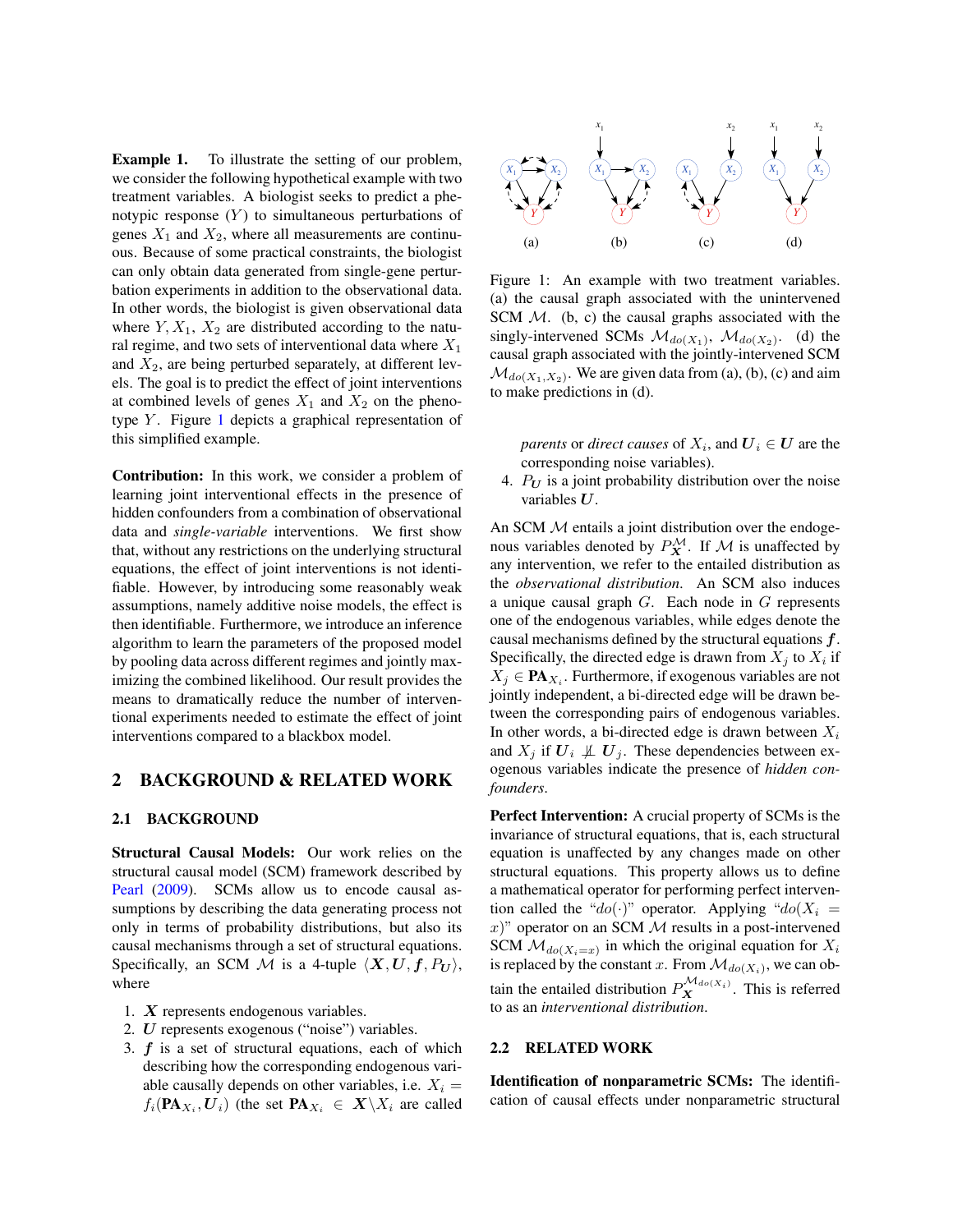causal models has been extensively studied over the past decades. In the nonparametric case, the problem of identification asks whether the causal queries can be uniquely computed from available data and a given causal graph regardless of the underlying structural equations and the distribution of the noise variables. The early work focused on identifying causal effects purely from observational data [\(Pearl,](#page-9-1) [1995;](#page-9-1) [Tian & Pearl,](#page-9-2) [2002;](#page-9-2) [Huang &](#page-9-3) [Valtorta,](#page-9-3) [2008\)](#page-9-3). Later on, [Bareinboim & Pearl](#page-9-4) [\(2012\)](#page-9-4) extended the notion of identifiability to consider not only observational data but also interventional data called zidentifiability. Recently, more general results were introduced by [Lee et al.](#page-9-5) [\(2019\)](#page-9-5) in which a necessary and sufficient graphical condition for identifying causal effects from arbitrary combinations of observational and interventional distributions was provided.

Despite the great progress in nonparametric identification over the past decade, causal effects in many realworld settings are not identifiable under this framework due to its reliance on independence constraints only. In particular, we show in Section [4](#page-2-0) that the effect of joint interventions is not nonparametrically identifiable under our problem setting.

Additive Noise Models: By imposing some restrictions on the structural equations, one could obtain more powerful identifiability results. One of the most commonly used restrictions are the additive noise models (ANMs) [\(Hoyer et al.,](#page-9-6) [2009\)](#page-9-6) which limit the form of the structural equations to be additive with respect to the noise variables. Based on ANMs, [Janzing et al.](#page-9-7) [\(2009\)](#page-9-7) proposed a method for inferring a latent confounder between two observed random variables which is otherwise not possible without additional assumptions. Concerning the task of learning causal structure, ANMs also permit us to recover the underlying causal graph from observational data beyond the Markov equivalence class (Zhang & Hyvärinen, [2009;](#page-9-8) [Mooij et al.,](#page-9-9) [2011;](#page-9-9) [Peters](#page-9-10) & Bühlmann, [2013;](#page-9-10) [Peters et al.,](#page-9-11) [2014\)](#page-9-11). Inspired by the previous successes, our work relies on this model to provide identifiability of joint interventional effects.

Effect Estimation in SCMs: Related to our problem, [Nandy et al.](#page-9-12) [\(2017\)](#page-9-12) developed a method to estimate the effect of joint interventions from observational data when the causal structure is not known, joint-IDA, which is an extension of the IDA algorithm of [Maathuis et al.](#page-9-13) [\(2009\)](#page-9-13). In IDA, the assumed causal structure is obtained via a causal discovery algorithm that returns all graphs in the Markov equivalence class. The algorithm exploits properties of a linear SCM with Gaussian noise to avoid the naïve approach of enumerating all graphs in the Markov equivalence class. Hidden confounders are allowed in the extension by Malinsky  $\&$  Spirtes [\(2016\)](#page-9-14), where the Markov equivalence class is less informative and a reasonable degree of sparsity (in the observable marginal distribution) is to be expected if nontrivial solution sets are to be returned. Another closely related work is the work of [Hyttinen et al.](#page-9-15) [\(2012\)](#page-9-15). They considered the problem of learning the structure and parameters of linear cyclic SCMs, where they make use of interventional data to remove the hidden confounding assumption. However, their approach relies on the linearity assumption, which is a particularly strong restriction.

The goal of our work is broadly similar to that by [Nandy](#page-9-12) [et al.](#page-9-12) [\(2017\)](#page-9-12) and [Hyttinen et al.](#page-9-15) [\(2012\)](#page-9-15). However, we drop the linearity assumption used in both of the works. Besides, no sparsity is required for identification. The price to be paid is our requirement for single-variable interventions to be observed, which we believe is a reasonable setting in important real-world applications. This complements the literature on methods for sparse Markov equivalence classes with purely observational data.

## 3 PROBLEM SETTING

We now define the setting we consider in our work.

Let  $X = \{X_1, \ldots, X_K\}$  be a set of treatment variables and Y be an outcome variable. Denote  $X^k := \{X_i\}_{i=1}^k$ .  $X$  and Y are assumed to be generated from an SCM  $M$ ,

<span id="page-2-1"></span>
$$
Y = f_Y(\mathbf{X}^K, U_Y)
$$
  
\n
$$
X_k = f_k(\mathbf{X}^{k-1}, U_k), \text{ for } k = 1, \dots, K,
$$
 (1)

where  $U_1, \ldots, U_Y$  are the noise variables (note that we do not assume the noise variables to be mutually independent).

We are given i.i.d. samples from observational regime  $D_{obs} \sim P_{(\mathbf{X}, Y)}^{\mathcal{M}}$ . In addition, we are also given a set of i.i.d. samples from single-variable interventional regimes where we intervene on  $X_1, \ldots, X_K$  separately, i.e.  $\mathbf{D}_{int} = \{D_{int}^{k} \sim P_{(\mathbf{X}, Y)}^{\mathcal{M}_{do(X_k)}}\}_{k=1}^{K}$ .

The causal query of interest is the effect of joint interventions in terms of the conditional expectation  $Q(\mathcal{M}) =$  $\mathbb{E}[Y \mid do(X_1, \ldots, X_K)].$ 

Figure [1](#page-1-0) illustrates an example with two treatment variables.

## <span id="page-2-0"></span>4 UNIDENTIFIABILITY UNDER UNCONSTRAINED SCMs

We will now show that, without additional assumptions on the form of structural equations, the joint interventional effects are not identifiable. To illustrate the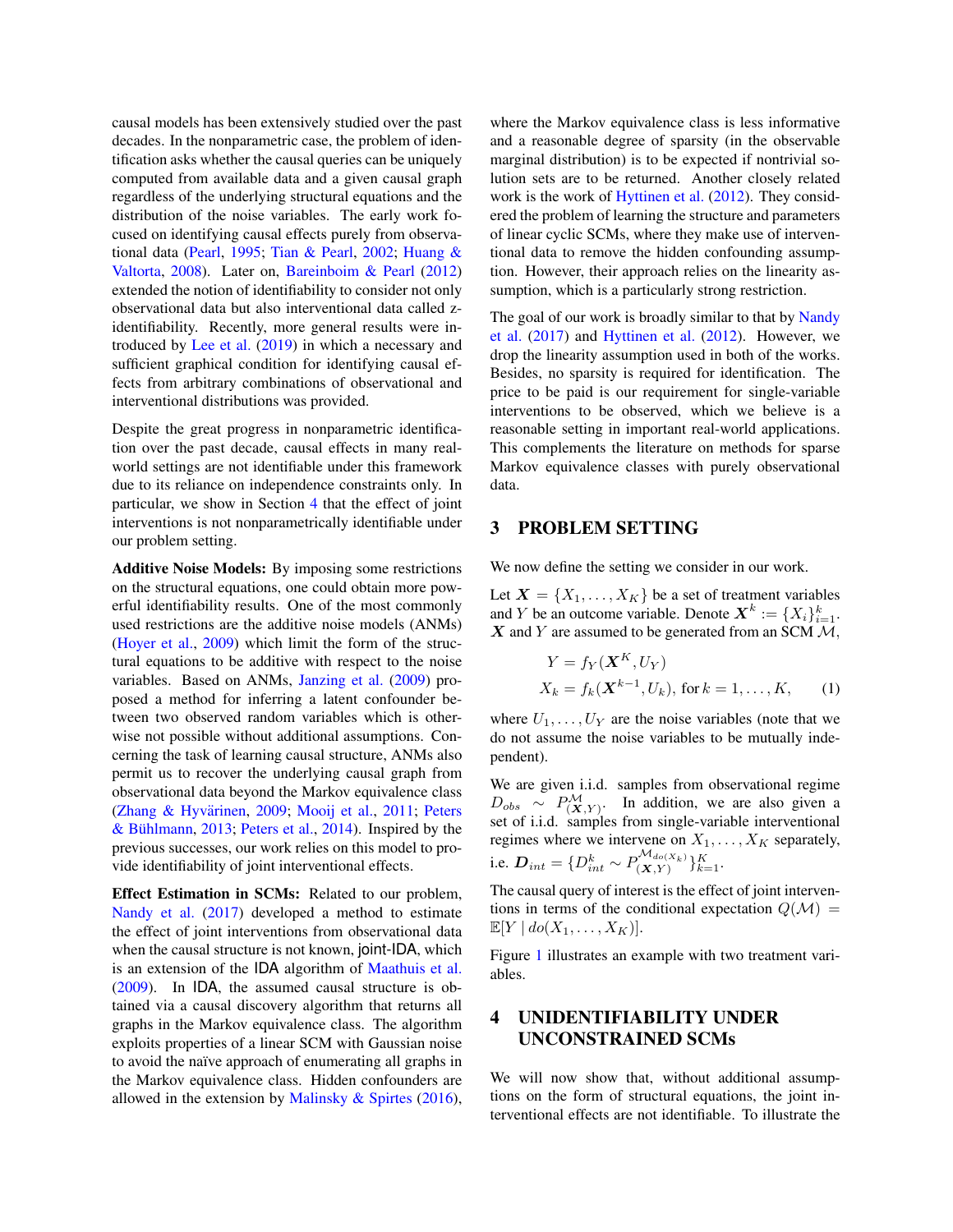unidentifiability, we consider the case where there are two treatment variables. We will show that there exists a pair of SCMs  $\mathcal{M}$ ,  $\mathcal{M}$  such that they entail identical observational distribution ( $P^{\tilde{M}} = P^{\tilde{M}}$ ) as well as identical single-variable interventional distributions  $(P^{\tilde{\mathcal{M}}_{do(X_1)}} = P^{\tilde{\mathcal{M}}_{do(X_1)}} \text{ and } P^{\tilde{\mathcal{M}}_{do(X_2)}} = P^{\tilde{\mathcal{M}}_{do(X_2)}}$ but induce different joint interventional distributions  $(P^{\tilde{\mathcal{M}}_{do(X_1,X_2)}} \neq P^{\tilde{\mathcal{M}}_{do(X_1,X_2)}}).$ 

Define SCMs  $\ddot{M}$ ,  $\tilde{M}$  as follows,

|                                 | $\mathcal{M}$                         |
|---------------------------------|---------------------------------------|
| $Y = X_1 \wedge X_2 \wedge U_Y$ | $Y = X_2 \wedge U_Y$                  |
| $X_2 = X_1 \wedge U_2$          | $X_2 = X_1 \wedge U_2$<br>$X_1 = U_1$ |
| $X_1 = U_1$                     |                                       |

where  $U_Y = U_2 = U_1 \sim \text{Bernoulli}(p)$ .

Tables [1,](#page-3-0) [2,](#page-3-1) [3](#page-3-2) show the joint probabilities in the observational and single-variable interventional regimes. The two given SCMs yield identical observational distributions and identical single-variable interventional distributions. However, they yield different joint interventional distributions,

$$
P^{\tilde{\mathcal{M}}_{do(X_1=0,X_2=1)}}(y) = \begin{cases} 1, & \text{if } y=0\\ 0, & \text{otherwise} \end{cases}
$$

$$
\neq P^{\tilde{\mathcal{M}}_{do(X_1=0,X_2=1)}}(y) = \begin{cases} p, & \text{if } y=1\\ 1-p, & \text{if } y=0\\ 0, & \text{otherwise} \end{cases}
$$

Hence, the join interventional effects are non-identifiable under unconstrained SCMs.

## 5 PROPOSED APPROACH

The result in the previous section motivates us to consider a restricted class of causal models, particularly additive noise models. In additive noise models, we impose an additional assumption on the structural equations, that is, the noise variables (exogenous variables) affect the observables (endogenous variables) in an additive way. Considering our problem definition, we essentially replace [\(1\)](#page-2-1) with

$$
Y = f_Y(\mathbf{X}^K) + U_Y
$$
  
\n
$$
X_k = f_k(\mathbf{X}^{k-1}) + U_k, \text{ for } k = 1, ..., K
$$
 (2)

while the rest remain the same. Furthermore, the noise distribution is assumed to be a zero-mean Gaussian:  $(U_1, \ldots, U_Y) \sim \mathcal{N}(\mathbf{0}, \Sigma)$ , where  $\Sigma$  is an arbitrary covariance matrix of size  $(K + 1) \times (K + 1)$ .

### 5.1 MAIN ASSUMPTIONS

Our approach relies on the following main assumptions.

<span id="page-3-0"></span>Table 1: Observational Distribution:  $P^{\tilde{M}}, P^{\tilde{M}}$ 

| $P(X_1, X_2, Y)$  | $Y=0$    | $Y=1$             |
|-------------------|----------|-------------------|
| $X_1, X_2 = 0, 0$ | $1-p$    | $\mathbf{\Omega}$ |
| $X_1, X_2 = 1, 0$ | $^{(1)}$ | $\Omega$          |
| $X_1, X_2 = 0, 1$ | $\Omega$ | $\Omega$          |
| $X_1, X_2 = 1, 1$ | $_{0}$   | $\boldsymbol{p}$  |

<span id="page-3-1"></span>Table 2: Interventional Distribution:  $P^{\tilde{M}_{do(X_1)}}, P^{\tilde{M}_{do(X_1)}}$ 

| $do(X_1 = 0)$ | $P(X_2, Y)   Y = 0$<br>$X_2 = 0$<br>$X_2 = 1$ |       | $Y=1$ |
|---------------|-----------------------------------------------|-------|-------|
| $do(X_1 = 1)$ | $P(X_2, Y)   Y = 0$<br>$X_2 = 0$<br>$X_2 = 1$ | $1-p$ | $Y=1$ |

<span id="page-3-2"></span>Table 3: Interventional Distribution:  $P^{\tilde{M}_{do(X_2)}}, P^{\tilde{M}_{do(X_2)}}$ 

|               | $P(X_1, Y)   Y = 0$ |       | $Y=1$ |
|---------------|---------------------|-------|-------|
| $do(X_2 = 0)$ | $X_1 = 0$           | $1-p$ |       |
|               | $X_1=1$             |       |       |
|               |                     |       |       |
|               | $P(X_1, Y)   Y = 0$ |       | $Y=1$ |
| $do(X_2 = 1)$ | $X_1 = 0$           | $1-p$ |       |

- 1. (Additive noise) the underlying model is assumed to be an additive noise model.
- 2. (Gaussian noise) the noise distribution is assumed to be a zero-mean Gaussian with arbitrary covariance matrix.
- 3. (Known causal structure) the underlying causal structure is assumed to be given.
- 4. (Acyclicity) the underlying causal structure can be represented by an acyclic directed mixed graph (ADMG, [Richardson,](#page-9-16) [2003\)](#page-9-16).

<span id="page-3-3"></span>Assumptions 1 and 2 play a major role in providing the identifiability of joint interventional effects. The main implication of the additive Gaussian noise assumption is that we can only consider continuous variables. Nonetheless, we believe that the Gaussianity assumption can be relaxed to some extent which may shed some light on how to handle discrete variables. We leave this for future work. Furthermore, we note that we assume Assumption 3 for clarity of exposition where we focus on the identifiability and estimation of the joint effects. However, it is conceptually straightforward to obtain an estimated causal structure in our setting as we have access to the single-variable interventions for all treatment variables [\(Eberhardt et al.,](#page-9-17) [2006\)](#page-9-17).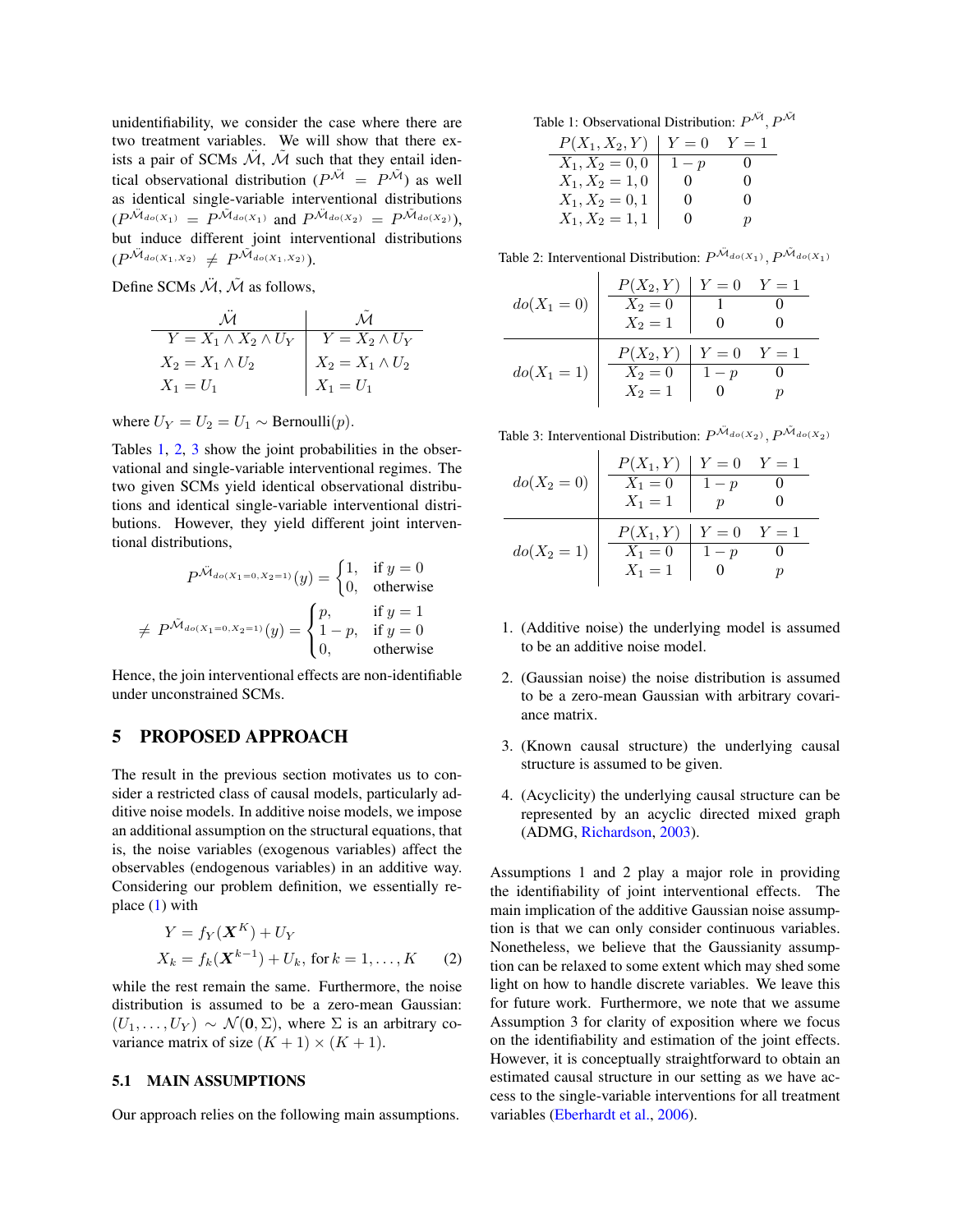#### 5.2 MODEL IDENTIFICATION

Our main theoretical result is the identification of the effect of joint interventions on all control variables  $X$  from a combination of observational data  $D_{obs}$  and singlevariable interventional data  $D_{int}$ .

Theorem 1 (Identifiability of joint nonlinear effects under additive noise models)

Let  $\mathcal{M}^K = \langle \{X, Y\}, U, f, P_U \rangle$  *be an additive noise SCM with* K *treatment variables,*

$$
Y = f_Y(\mathbf{X}^K) + U_Y
$$
  

$$
X_k = f_k(\mathbf{X}^{k-1}) + U_k, \text{ for } k = 1, ..., K
$$

*with*  $P_U \sim \mathcal{N}(0, \Sigma)$ , where  $\Sigma$  *is an arbitrary covari*ance matrix and  $\boldsymbol{X}^k := \{X_i\}_{i=1}^k$ . The causal query  $Q(\mathcal{M}^K) = \mathbb{E}[Y \mid do(X_1, \ldots, X_K)]$  *is identifiable from a combination of the observational distribution*  $P_{(\mathbf{X},Y)}^{\mathcal{M}^K}$ *and the set of single-variable interventional distributions*  ${P_{(X,Y)}^{\mathcal{M}_{do(X_i)}^K}}_{i=1}^K$ , for any integer  $K \geq 2$ .

We prove the theorem by induction. In the base case, we show that  $\mathbb{E}[Y \mid do(X_1, X_2)]$  is identifiable. In the inductive step, given that  $\mathbb{E}[Y \mid do(X_1, \ldots, X_K)]$  is identifiable, we show that  $\mathbb{E}[Y \mid do(X_1, \ldots, X_{K+1})]$  is also identifiable. A sketch of the proof for the base case is provided below. Please refer to the supplementary material for the full proof.

#### *Proof sketch for the base case.* The query of interest is

$$
Q(\mathcal{M}^2) = \mathbb{E}[Y | do(X_1 = x_1, X_2 = x_2)] = f_Y(x_1, x_2).
$$

Due to unobserved confounders, the above query is not identifiable solely from the observational distribution  $P^{\mathcal{M}^2} _{(\mathbf{X}, Y)}$ 

$$
\mathbb{E}[Y \mid X_1 = x_1, X_2 = x_2]
$$
  
=  $f_Y(x_1, x_2) + \mathbb{E}[U_Y \mid X_1 = x_1, X_2 = x_2].$ 

However, if we are able to identify  $\mathbb{E}[U_Y | X_1 =$  $x_1, X_2 = x_2$ , we would then be able to identify our query of interest  $f_Y(x_1, x_2)$ . We then need to show that the expected noise  $\mathbb{E}[U_Y | X_1 = x_1, X_2 = x_2]$  can be uniquely computed from a combination of  $P_{(\mathbf{X}, Y)}^{\mathcal{M}^2}$ ,  $P_{(\mathbf{X}, Y)}^{\mathcal{M}_{do(X_1)}^2}$  and  $P_{(\mathbf{X}, Y)}^{\mathcal{M}_{do(X_2)}^2}$ .

From the additive Gaussian noise assumptions, we have

<span id="page-4-0"></span>
$$
\mathbb{E}[U_Y | X_1 = x_1, X_2 = x_2] = \sum_{u_y} \sum_{u_x}^{-1} u_x, \quad (3)
$$

with  $u_x = [x_1 \ x_2 - f_2(x_1)]^\top$ ,  $\Sigma_{u_y} = [\sigma_{Y1} \ \sigma_{Y2}]$ and  $\Sigma_{u_x} = \begin{bmatrix} \sigma_{11} & \sigma_{12} \\ \sigma_{21} & \sigma_{22} \end{bmatrix}$ , where we define  $\sigma_{ij} :=$  $Cov(U_i, U_j).$ 

From Equation  $(3)$ , the quantities that we need to show the identifiability are  $f_2$ ,  $\Sigma_{u_x}$  and  $\Sigma_{u_y}$ .

### Identifying  $f_2$  and  $\Sigma_{u_x}$

 $f_2$  can be trivially obtained from  $P_{(\mathbf{X},Y)}^{\mathcal{M}_{do(X_1)}^2}$ ,

$$
\mathbb{E}[X_2 \mid do(X_1 = x_1)] = f_2(x_1).
$$

Since  $f_2$  is identified, we can then identify the joint distribution  $p(U_1, U_2)$  from  $P_{(\mathbf{X}, Y)}^{\mathcal{M}^2}$ ,

$$
U_2 = X_2 - f_2(X_1)
$$
  

$$
U_1 = X_1
$$

And thus, the covariance matrix  $\Sigma_{u_x}$  is identifiable.

#### Identifying  $\sigma_{Y1}$  and  $\sigma_{Y2}$

The idea is to identify these covariances by contrasting the expected treatment responses in the different interventional regimes. We give the sketch for the identification of  $\sigma_{Y1}$  below ( $\sigma_{Y2}$  can be obtained in a similar fashion).

From the regime  $P_{(\mathbf{X}, Y)}^{\mathcal{M}^2_{do(X_1)}}$ , we have

<span id="page-4-1"></span>
$$
\mathbb{E}[Y \mid do(X_1 = x_1)] = \mathbb{E}[f_y(x_1, f_2(x_1) + U_2)] \quad (4)
$$

From the regime  $P_{(\mathbf{X}, Y)}^{\mathcal{M}^2_{do(X_2)}}$ , we have

$$
\mathbb{E}[Y | X_1 = x_1, do(X_2 = x_2)]
$$
  
=  $f_y(x_1, x_2) + \mathbb{E}[U_Y | X_1 = x_1]$ 

We can hypothetically choose  $x_2 = f_2(x_1) + u_2$  and treat the above solely as a mathematical expression that can take a random variable as an input, in this case  $U_2$ :

$$
\mathbb{E}[Y \mid X_1 = x_1, do(X_2 = f_2(x_1) + U_2)].
$$

We then take its expectation with respect to the identifiable marginal  $p(U_2)$ . The left-hand side of the equation below is also identifiable since  $f_2$  is and we observe all single-variable interventions.

<span id="page-4-2"></span>
$$
\mathbb{E}_{p(U_2)}[\mathbb{E}[Y | X_1 = x_1, do(X_2 = f_2(x_1) + U_2)]]
$$
  
= 
$$
\mathbb{E}[f_y(x_1, f_2(x_1) + U_2)] + \mathbb{E}[U_Y | X_1 = x_1].
$$
 (5)

Subtracting  $(4)$  from  $(5)$ , we get

$$
(5) - (4) = \mathbb{E}[U_Y | X_1 = x_1] = \mathbb{E}[U_Y | U_1 = x_1].
$$

The covariance  $\sigma_{Y1}$  can then be obtained from  $\mathbb{E}[U_Y | U_1]$ and  $P(U_1)$ . П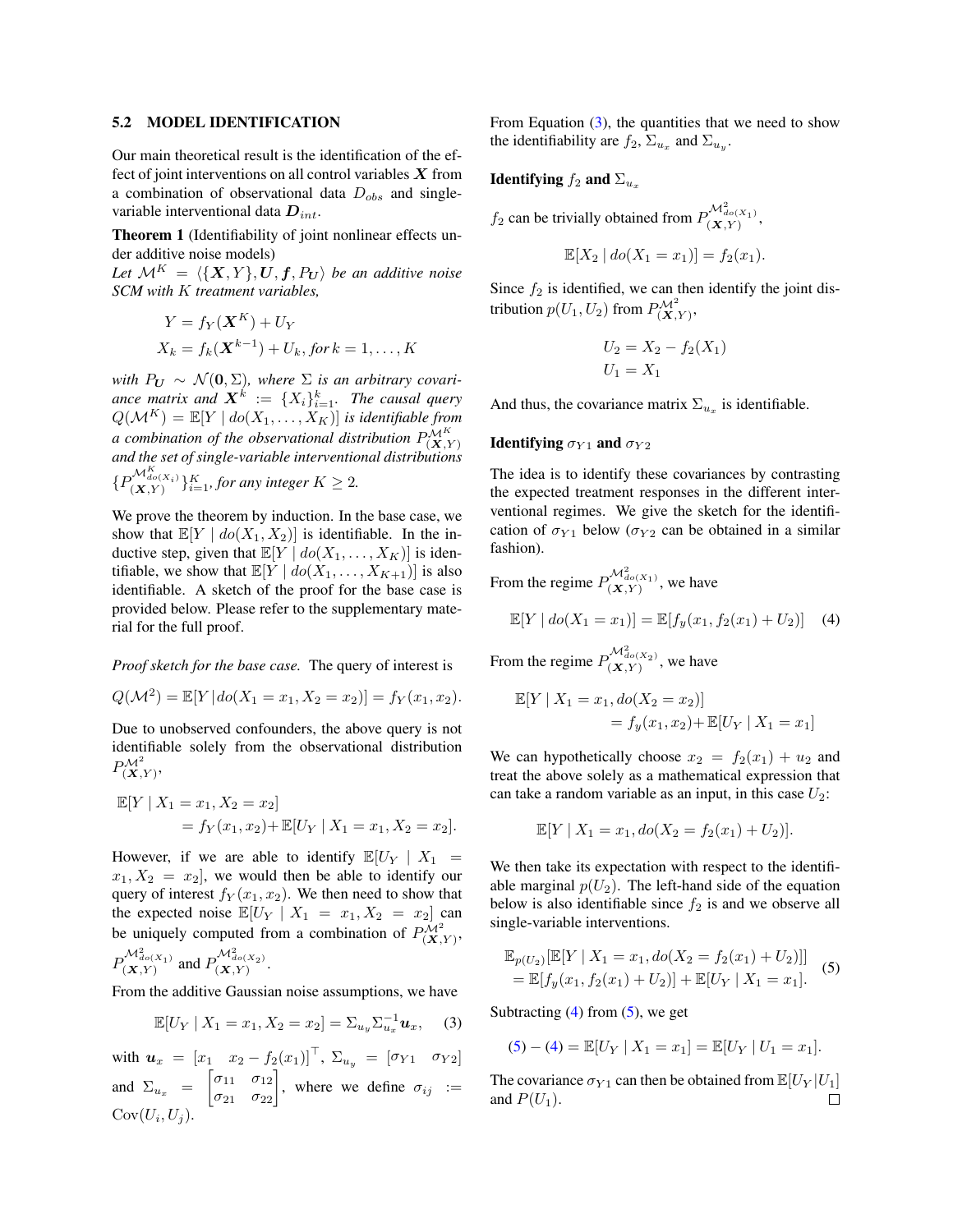#### 5.3 MODEL ESTIMATION

In this section, we propose a joint modeling approach to learn the parameters of the additive noise causal models from a combination of observational and interventional data. In particular, we define a likelihood for each data point according to its corresponding regime and then maximize the combined likelihood in which the model parameters are shared across different regimes and jointly optimized.

To define the combined likelihood, we first rewrite [\(2\)](#page-3-3) using vector notation where we define  $X_Y := Y$  for notational convenience:

$$
X = f(X) + U
$$
  
with 
$$
X = \begin{bmatrix} X_1 \\ \vdots \\ X_Y \end{bmatrix}, f(X) = \begin{bmatrix} f_1(\mathbf{PA}_{X_1}) \\ \vdots \\ f_Y(\mathbf{PA}_Y) \end{bmatrix}, U = \begin{bmatrix} U_1 \\ \vdots \\ U_Y \end{bmatrix}.
$$

By the change of variables, the distribution of the endogenous variables can be expressed in terms of the distribution of the noise variables as,

$$
p_{\boldsymbol{X}}(\boldsymbol{x}) = p_{\boldsymbol{U}}(\boldsymbol{x} - \boldsymbol{f}(\boldsymbol{x})) |\text{det}(\boldsymbol{I} - \Delta \boldsymbol{f}(\boldsymbol{x}))|
$$

where I denotes the identity mapping and  $\Delta f(x)$  denotes a Jacobian of  $f$  evaluated at  $x$ . Since we assume that the underlying SCM is acyclic, the term  $|\det(I - \Delta f(x))|$  is equal to 1. We can then define the likelihood of each data point according to its corresponding regime as follows.

#### Likelihood

We are given an i.i.d sample of size  $N_0$  from the observational regime denoted by  $D_{obs} = \{\mathbf{\hat{x}}^{(n)}\}_{n=1}^{N_0}$  and a set of K i.i.d samples of size  $\{N_1, \ldots, N_K\}$ . Each of which is generated from the interventional regime where the treatment  $X_k$  is intervened on, denoted by  $D_{int} = \{D_{int}^{k} = \{\dot{x}^{(n)}\}_{n=1}^{N_k}\}_{k=1}^{K}$ . In addition, we parameterize functions  $f$  with  $\theta$ , denoted by  $f(\cdot; \theta)$ .

The likelihood for each data point in  $D_{obs}$  is defined as,

$$
L^0(\boldsymbol{\theta}, \Sigma^0; \mathring{\boldsymbol{x}}^{(n)}) = p_{\boldsymbol{U}}^0(\mathring{\boldsymbol{x}}^{(n)} - \boldsymbol{f}(\mathring{\boldsymbol{x}}^{(n)};\boldsymbol{\theta});\Sigma^0)
$$

where  $p_U^0 \sim \mathcal{N}(\mathbf{0}, \Sigma^0)$ , and  $\Sigma^0$  is a covariance matrix of size  $(K + 1) \times (K + 1)$ .

As for the interventional regime, the intervened variable  $X_k$  is replaced by a constant, and thus the likelihood reduces to the joint probability of all other variables  $X\backslash X_k$ given the parameters.

Define  $\hat{\bm{x}}_{-k}^{(n)}$  $\binom{(n)}{-k}:=\overset{k}{\bm{x}}{^{(n)}}\backslash\overset{k}{x}_{k}^{(n)}$  $\bm{v}_k^{(n)}, \bm{U}_{-k} \,:=\, \bm{U} \backslash U_k, \bm{f}(\cdot)_{-k} \,:=\, 0$  $f(\cdot)\backslash f_k(\cdot)$ . The likelihood for each data point in  $D_{int}^k$  can be defined as,

$$
L^k(\boldsymbol{\theta}, \Sigma^k; \mathbf{\hat{x}}^{(n)}) = p_{\boldsymbol{U}_{-k}}^k(\mathbf{\hat{x}}_{-k}^{(n)} - \boldsymbol{f}_{-k}(\mathbf{\hat{x}}^{(n)}; \boldsymbol{\theta}); \Sigma^k)
$$

where  $p_{U_{-k}}^k = \mathcal{N}(\mathbf{0}, \Sigma^k)$ , and  $\Sigma^k$  is a covariance matrix of size  $K \times K$ .

We can then define the combined log-likelihood as,

<span id="page-5-1"></span>
$$
\boldsymbol{\ell}(\boldsymbol{\theta}, \boldsymbol{\Sigma}; D_{obs}, \boldsymbol{D}_{int}) = \sum_{k=0}^{K} \sum_{n=1}^{N_k} \log L^k(\boldsymbol{\theta}, \Sigma^k; \mathbf{\hat{x}}^{(n)})
$$
\n(6)

The maximum likelihood estimators for  $\theta$  and  $\Sigma$  can be obtained by maximizing the combined log-likelihood<sup>[1](#page-5-0)</sup>. To do so, we can alternately solve for  $\theta$  and  $\Sigma$  as follows.

**Solving for**  $\theta$ **:** Fixing the covariance matrices  $\{\Sigma\}$ , the combined log-likelihood [\(6\)](#page-5-1) can be maximized by standard iterative methods. The choice of an optimization algorithm can be chosen based on the choice of the functions  $f$ . For instance, if we represent  $f$  by deep neural networks, we may consider commonly used gradientbased optimization algorithms such as Adam (Kingma  $\&$ [Ba,](#page-9-18) [2014\)](#page-9-18) or Adagrad [\(Duchi et al.,](#page-9-19) [2011\)](#page-9-19).

Solving for  $\Sigma$ : Fixing the functions f, all the  $K + 1$ terms of the outer summation in  $(6)$  are disjoint and can thus be optimized separately. For each  $k$ , the problem boils down to an estimation of a multivariate normal covariance matrix for which the closed-form solution can be obtained (the maximum likelihood estimate of the covariance  $\Sigma^k$  is essentially the sample covariance matrix).

## 6 EXPERIMENTS

In this section, we conduct multiple experiments to empirically illustrate the identifiability result, and the dangers of not properly modeling the likelihood function as a combination of different regimes. Furthermore, we compare the performance of our approach against a baseline approach on both synthetic and real-world datasets.

#### 6.1 BASELINE

Given observational data  $D_{obs}$  and sets of single-variable interventional data  $D_{int}$ , a straightforward approach for estimating the effect of joint interventions is to pool all the data together  $D_{pool} = \{D_{obs}, D_{int}\}$  and directly fit a regression model on  $D_{pool}$  to estimate  $\mathbb{E}[Y | \mathbf{PA}_Y]$ . We

<span id="page-5-0"></span><sup>&</sup>lt;sup>1</sup>We note that there could be a potential issue when the number of samples in the observational regime grows much faster than the interventional regimes, the observational regime could dominate the likelihood landscape and create undesired behavior during optimization. Our method is currently lacking treatment of such issues and we leave this for future work.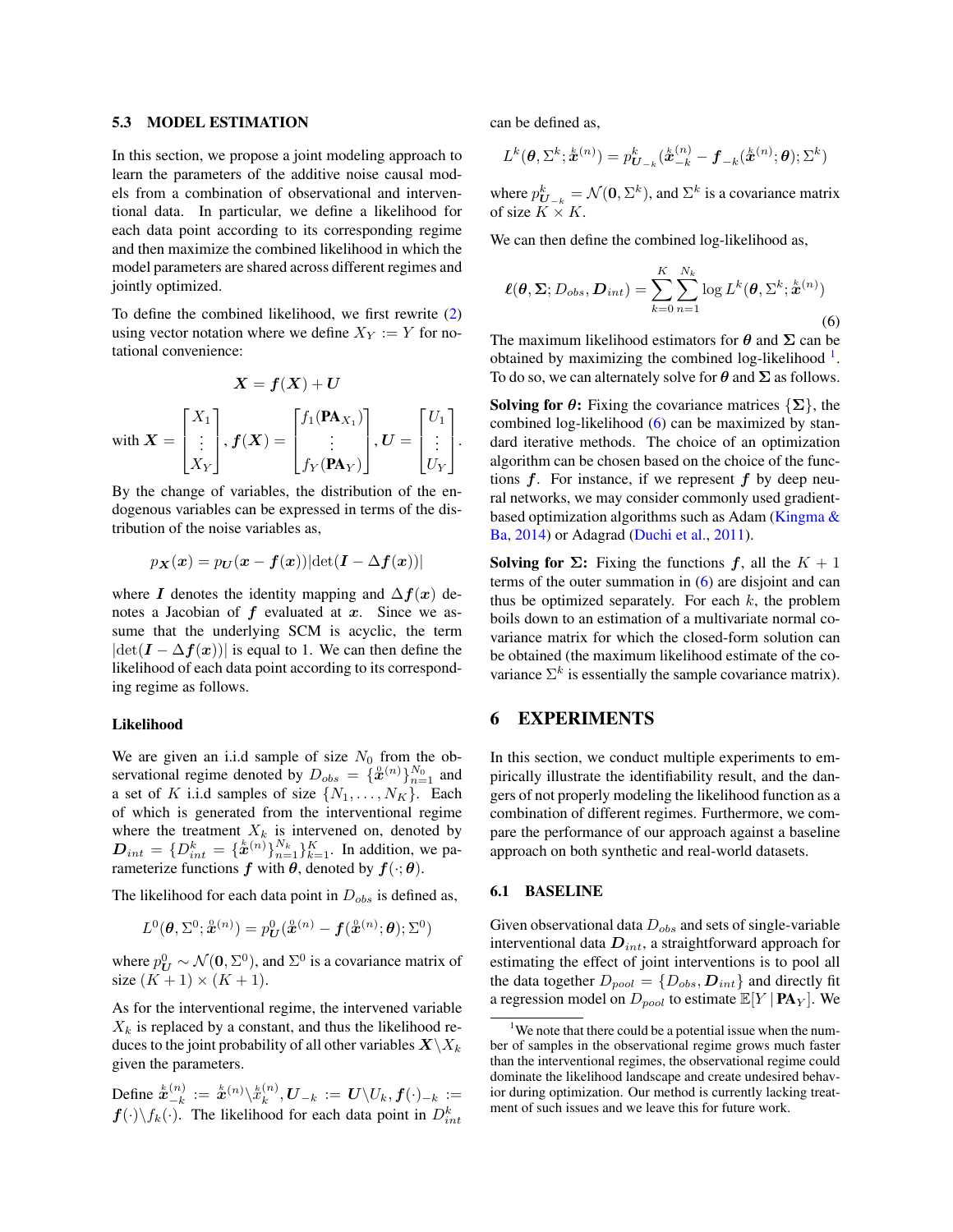denote this approach as REG which is considered as our baseline throughout the experiments  $2$ . Even though the baseline and our approach (denoted by ANM) utilize the same datasets, the main difference is that the baseline does not take into account the full causal structure (it partially uses the causal structure by considering only the direct causes of the outcome in the regression model), whereas our approach does exploit the full causal structure which is crucial in obtaining consistent estimates of the joint effects as we will see in the experimental results.

### <span id="page-6-3"></span>6.2 SYNTHETIC EXPERIMENT

In this subsection, we illustrate our identifiability result on simulated data. Observational and interventional data are simulated according to a pre-defined SCM with correlated exogenous variables. We then compare the parameter estimates from our approach and the baseline on those simulated data. In particular, we empirically illustrate that our estimator is consistent. By using nonregularized polynomials in our function class, experiments will also empirically illustrate unbiasedness properties of our estimator even under a nonconvex optimization formulation.

#### 6.2.1 Data Generating Process

In the synthetic experiment, we consider the case where the number of treatments  $K = 3$ . The data generating process is an additive noise SCM,

$$
Y = f_Y(X_1, X_2, X_3; \theta_y) + U_Y
$$
  
\n
$$
X_3 = f_3(X_1, X_2; \theta_3) + U_3
$$
  
\n
$$
X_2 = f_2(X_1; \theta_2) + U_2
$$
  
\n
$$
X_1 = U_1
$$

where  $(U_1, U_2, U_3, U_Y) \sim \mathcal{N}(\mathbf{0}, \Sigma_u)$ .

We examine both linear and non-linear structural equations  $f$  in our experiments. Specifically, the nonlinear functions considered are polynomials with second-order interactions in addition to the main effects. The same functional forms are also used in the baseline when fitting the direct regression models.

#### 6.2.2 Assessing Consistency and Unbiasedness

We fix a simulated SCM with pre-defined parameters and evaluate consistency of our estimator by comparing the fitted values and the ground truth values of both parameter estimates and the predicted joint effects as the sample

<span id="page-6-1"></span>

Figure 2: MAE of the predicted joint effect (left) and the parameter estimates (right) as the sample size increases. The solid lines represent the mean absolute error averaged over 50 Monte Carlo experiments and the filled regions depict its 95% confidence interval (note that both vertical and horizontal axes are in logarithmic scale).

size increases ( $n_{sample} = 100, 400, 1600, 6400, 25600$ ). For parameter estimates, we compute the absolute differences and average among all the parameters. For the predicted joint effects, we evaluate the mean absolute error (MAE) on 100000 uniform random joint intervention test points. We perform 50 simulations for each sample size. In each simulation, the observational data of size  $n_{sample}$ is generated from the specified SCM. Furthermore, the intervention points  $do(X_k = x_k)$  are randomly chosen according to the marginal distributions  $P(X_k)$ . The sets of K *single-variable* interventional data are then generated from the intervened SCMs, each of which has the size of  $n_{sample}$ . Figure [2](#page-6-1) depicts the consistency result. For ANM, the errors both in terms of the predicted joint effect and the parameter estimates decrease and approach to zero as the sample size increase which indicates the consistency of our estimator. On the other hand, REG clearly suffers from inconsistency.

In addition to the consistency, we also empirically il-lustrate that our estimator can be unbiased<sup>[3](#page-6-2)</sup> by comparing the sampling distributions of the parameter estimates with the ground truth values for a fixed a sample size  $(n_{sample} = 1600)$ . The sampling distributions are simply obtained by Monte Carlo simulation. Figure [3](#page-7-0) shows the sampling distributions of the parameter estimates. In short, we can see that our model (ANM) produces unbiased estimates of the model parameters, whereas the pa-

<span id="page-6-0"></span><sup>&</sup>lt;sup>2</sup>We did consider another baseline where the regime indicators are used in the regression model. The results are consistently worse than REG approach; therefore we decided not to include the results in the main paper. Please see the supplementary material for further details.

<span id="page-6-2"></span><sup>&</sup>lt;sup>3</sup>This will not happen in general if regularization is used.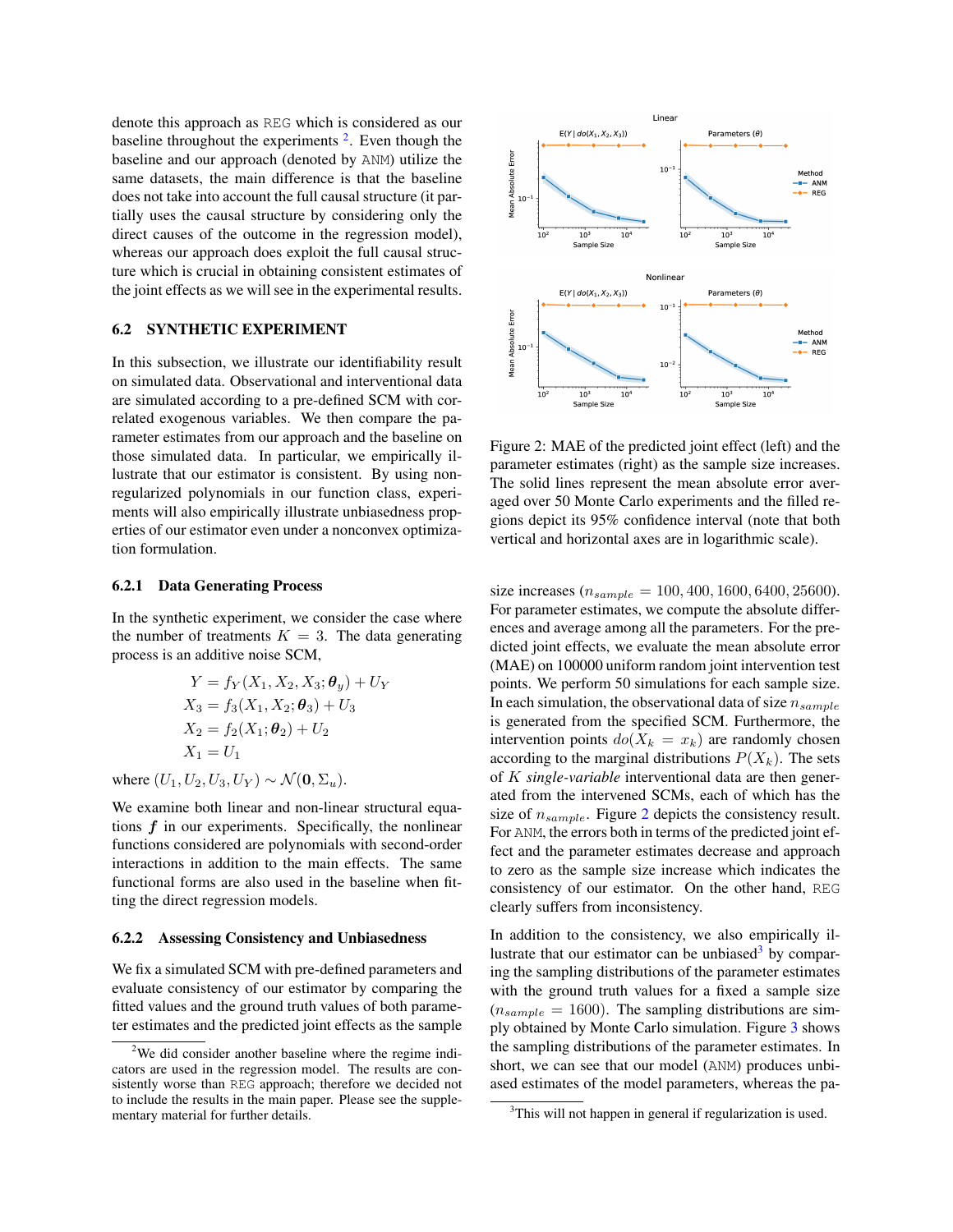<span id="page-7-0"></span>

Figure 3: Sampling distributions of the parameter estimates. Each parameter is coloured differently. The dot lines represent the ground truth parameter values.

rameter estimates obtained from the baseline (REG) are considerably biased regardless of sample size.

## 6.3 SEMI-SYNTHETIC EXPERIMENT

We further evaluate our proposed approach on data motivated by a real-world generative process. In order to have access to ground-truth, we create a semi-synthetic dataset by constructing a realistic data generating process (i.e. an SCM) from a dataset designed using expert knowledge, and use the learned SCM to generate plausible training and test data according to a best fit to an additive Gaussian error model.

#### 6.3.1 Dataset and Setting

We base our semi-synthetic experiment on a gene expression dataset from the DREAM4 challenge [\(Marbach](#page-9-20) [et al.,](#page-9-20) [2010,](#page-9-20) [2009;](#page-9-21) [Prill et al.,](#page-9-22) [2010\)](#page-9-22). The DREAM4 dataset consists of several gene regulation networks each of which are accompanied by several types of perturbation data, along with the gold-standard causal structure. In our experiment, we adopt one of the networks with 10 variables along with its corresponding multifactorial perturbations. The multifactorial perturbations are steadystate levels obtained after applying multifactorial perturbations which can be seen as gene expression profiles from different patients, i.e. observational data.

The multifactorial perturbations data is then used to learn an underlying SCM based on the gold standard causal structure. The underlying SCM is an additive noise model with the nonlinear functional form described in the previous experiment. All the variables are standardized by subtracting the mean and dividing by the standard deviation. To simulate a confounding effect, we put a constraint on the correlation between the noise variables where the correlation matrix is randomly generated. Furthermore, as the gold standard causal structure may have cycles, we employ a heuristic algorithm proposed by [Eades et al.](#page-9-23) [\(1993\)](#page-9-23) to search for a minimal feedback arc set and remove them from the graph to obtain a DAG. Having obtained the underlying SCM, we then generate training data from the learned SCM where we define the outcome variable as the last node according to the topological ordering and all other nodes as treatment variables (the number of treatment variables  $K = 9$ ). Observational data and single-variable interventions are generated in the same way as described in Section [6.2.](#page-6-3)

#### 6.3.2 Comparing the performance of the models

We compare the performance of our model against the baseline as we vary the size of observational and single-variable interventional data  $(n_{sample}$ 100, 400, 1600, 6400). The model performance is measured by how well they predict the effect of joint interventions on various test points. We generate a large number of uniform random joint intervention test points  $(n_{test} = 100000)$  and compute two evaluation metrics, MAE and Spearman's Rank correlation between the predicted joint interventional effects and the ground truth values. We consider Spearman's Rank correlation in addition to MAE because, in many applications, we are interested in the ranking of the predicted interventional effects rather the actual predicted values. Figure  $4(a)$ presents the results. Our approach (ANM) clearly outperforms the baseline (REG) in both metrics. Moreover, for a large enough sample size, the performance of ANM is almost on a par with the oracle's performance.

#### 6.3.3 Assessing the effect of hidden confounders

We now investigate the impact of hidden confounders on our model and the baseline. We fix the number of samples  $n_{sample} = 1600$  and vary the confounding levels of the underlying SCM by varying the magnitude of the correlation coefficients of the noise variables. Specifically, we limit the size of the non-diagonal entries in the correlation matrix by a constant c (i.e.  $|\text{corr}(U_i, U_j)| \leq c$ for all  $i \neq j$ ). We consider four confounding levels  $c = 0.1, 0.35, 0.65, 0.8$ . Figure  $4(b)$  depicts the impact of the unobserved confounding on both models. Observe that when the confounding level is low, the performance of ANM and REG are relatively the same as expected. However, the performance of REG deteriorates drastically as we increase the confounding levels, whereas the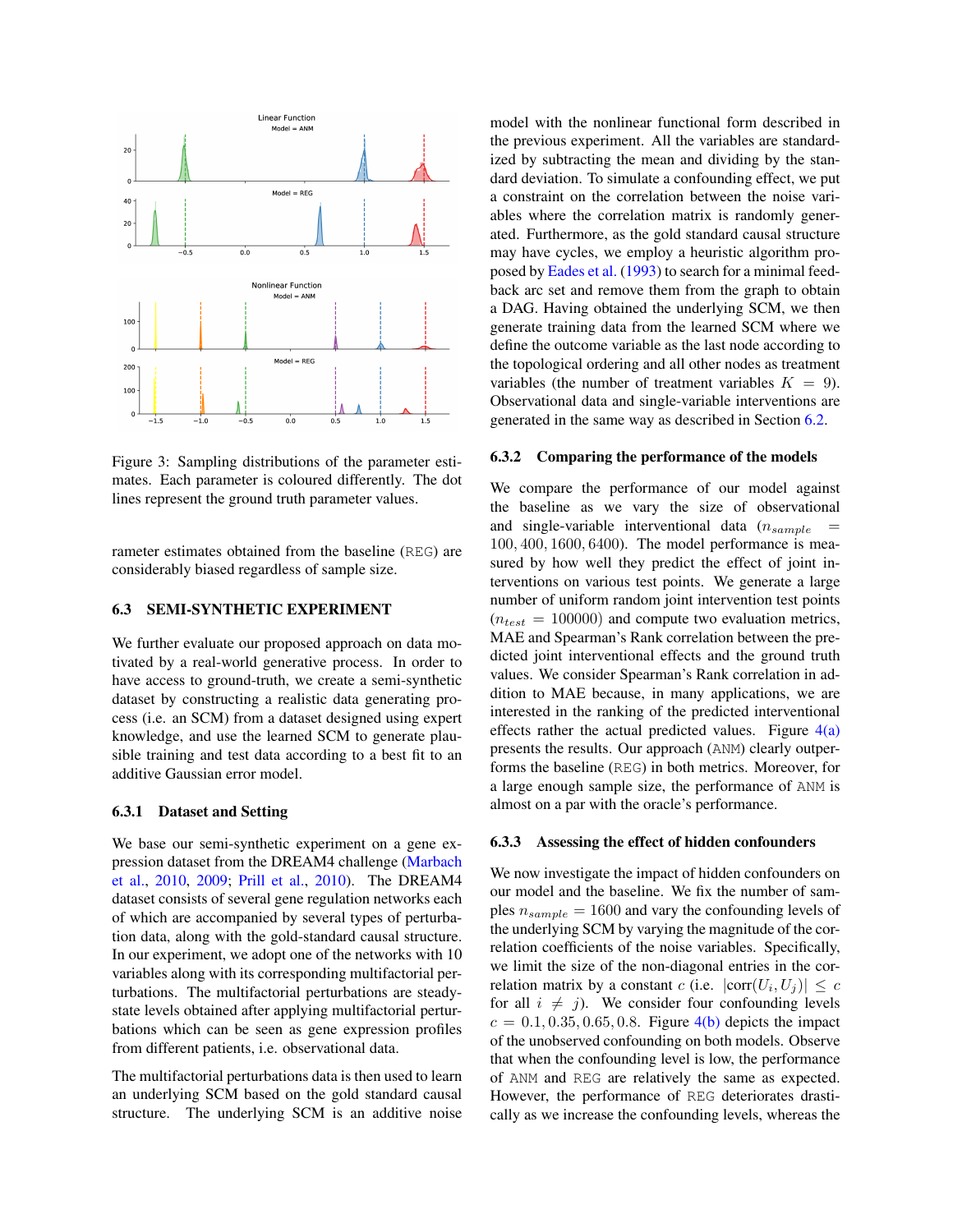<span id="page-8-0"></span>

Figure 4: MAE and Spearman's Correlation (a) as the sample size increases (b) as the confounding level increases. The solid lines represent the metric values, and the filled regions depict its 95% confidence interval obtained from 50 bootstrap samples. The straight green lines represent the best possible values obtained when the ground-truth parameters are used in the model.

one of ANM remains unaffected by the change in the confounding levels. This demonstrates that our approach is able to disentangle the confounding effects.

### 6.3.4 Examining the uncertainty of the causal predictions

In the last experiment, we examine the prediction uncertainty of our proposed model. We first select 10 uniform random joint intervention test points and rank them according to the probability of being generated from the observational distribution. In particular, we estimate the probability density function of the observed variables using kernel density estimation with a Gaussian kernel. The test points are then evaluated on the estimated density and get ranked accordingly. For each test point, we estimate prediction intervals of the joint effects based on 50 bootstrap samples. Figure [5](#page-8-2) shows the prediction intervals on the selected test points. As expected, we have high uncertainty in our predictions when the test points fall within a low-density region of the distribution of the training data. This illustrates a potential issue when there

<span id="page-8-2"></span>

Figure 5: Prediction intervals of the ANM model. Each data point represents a test point where the x-axis represents how likely that test point is observed under the observational distribution (1:very likely, 10:very unlikely).

<span id="page-8-1"></span>is little overlap between intervention points in the training and the test data and that we need to be careful when making predictions in the low overlap regions.

## 7 DISCUSSION

In this paper, we proposed an approach to combine single-variable interventions for learning the effect of joint interventions. Our approach relies on relatively weak assumptions compared to existing methods and, most importantly, does not assume the absence of hidden confounders.

In future work, we plan to tackle the setting where we may observe context variables (covariates) in addition to the treatment variables. In this setting, we are often interested in learning interventional effects conditioned on the covariates which can be high-dimensional. We hypothesize that methods for estimating heterogeneous treatment effects [\(Nie & Wager,](#page-9-24) [2017;](#page-9-24) [Chernozhukov et al.,](#page-9-25) [2018\)](#page-9-25) can be integrated with our approach.

Furthermore, we believe that this line of work could play significant roles in improving exploration in reinforcement learning/bandits. Our work provides a principled way to predict unseen interventions by exploiting the causal models, which in turn reduces the number of interventions needed in exploring the action space. How to effectively incorporate our approach in reinforcement learning/bandits is a promising future research direction.

## 8 ACKNOWLEDGEMENTS

Ricardo Silva has been supported by The Alan Turing Institute under EPSRC grant EP/N510129/1. The authors would also like to thank François-Xavier Aubet for his helpful feedback during the writing process.